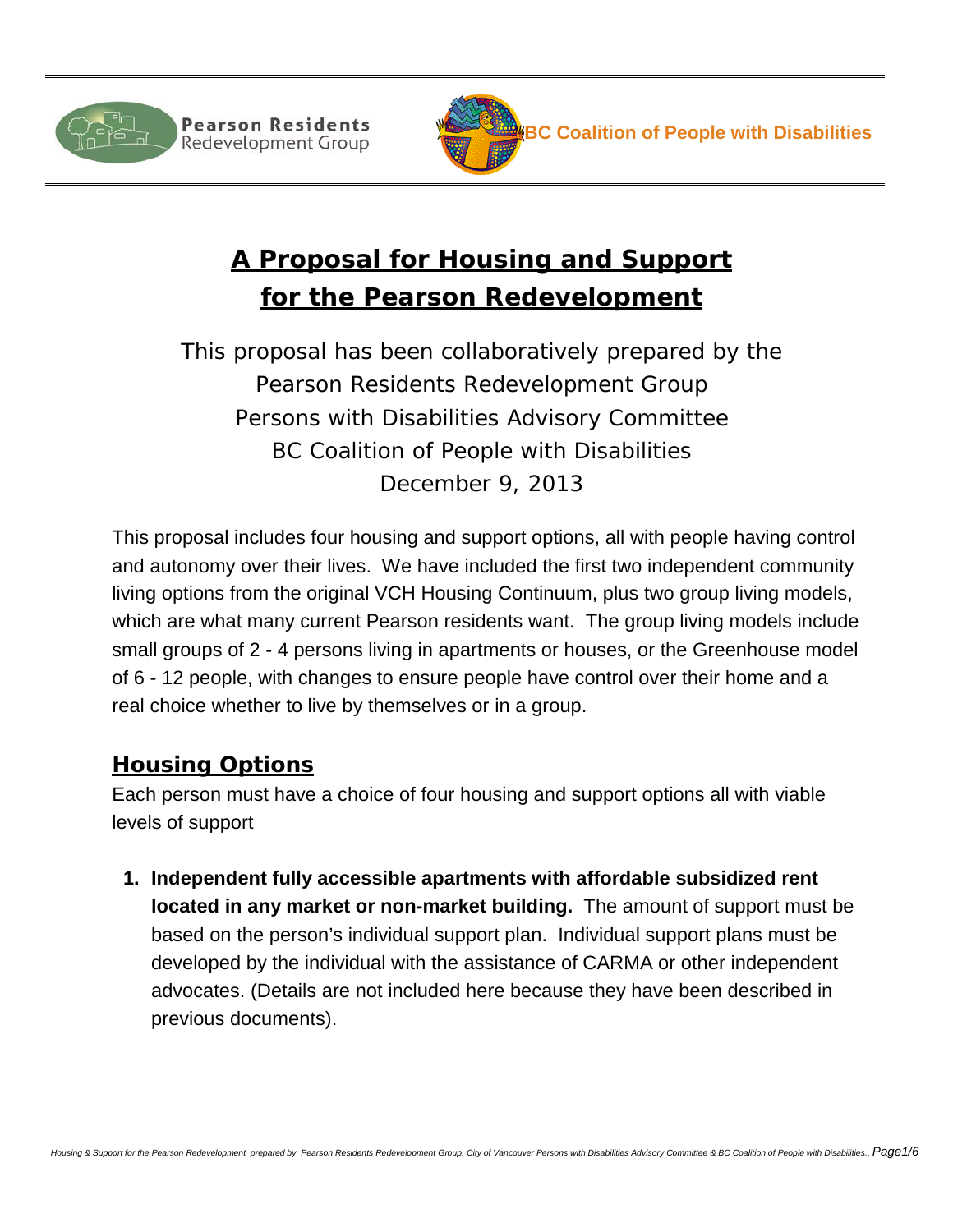

- **2. Independent fully accessible apartments with affordable subsidized rent clustered in any market or non-market building with shared overnight support.** Assistance during the day can be shared or individual, based on the person's preferences. The amount of support must be based on the person's individual support plan. Individual support plans must be developed by the individual with the assistance of CARMA or other independent advocates. (Details are not included here because they have been described in previous documents).
- **3. Groups of 1 - 4 people with disabilities living in 2 - 5 bedroom fully accessible apartments or houses with affordable subsidized rent.** 
	- a. Each person with a disability can choose who to live with including:
		- i. Other persons with disabilities
		- ii. Partner of person with disability
		- iii. Family member(s) of person(s) with disabilities
		- iv. Live-in Attendant
		- v. Friends or roommates of persons with disabilities
	- b. Total amount of support is the combined amount of authorized support for all persons living in the house or apartment, based on each person's individualized support plan.
	- c. Decisions about new residents are democratically made by the persons already living in the house or apartment.
	- d. Individuals living together decide democratically on how the support will be delivered: whether it will be delivered individually, shared, or a combination of individual or shared.
	- e. People can live in the small group living option only if they freely choose to do so when given choices that must include:
		- i. at least one individual independent community living choice (Option 1 and/or Option 2) with the same or greater amount of support, and
		- ii. the Greenhouse model (Option 4) with the same or greater amount of support

### **4. The Greenhouse model, which enables small group living with personal choice/control**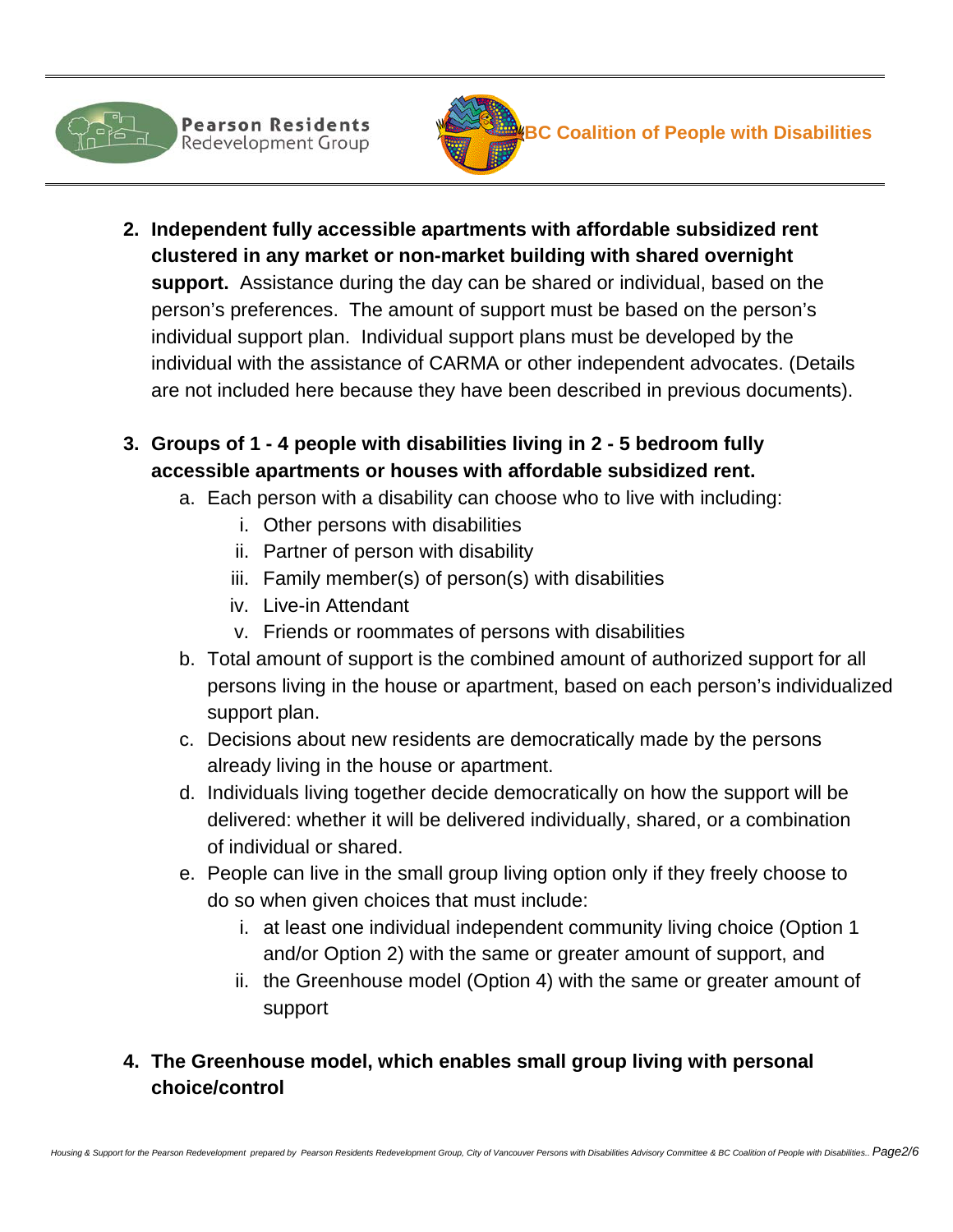



### **Greenhouse: general description**

- Each Greenhouse has 6 12 people, each with their own bedroom & bathroom.
- The bedrooms surround a large common living room with hearth & fireplace.
- The large kitchen is open and accessible for use by residents.
- The kitchen table(s) are used by residents, family, friends and staff.
- Meaningful relationships with staff and residents are encouraged.
- Workers are Shabazz, or total care workers, organized into self-managed teams.
- There is no set schedule; activities and timing of support depend on residents' wishes*.*

## **Greenhouses in an Integrated Building: Specific details Crucial conditions which must be included**

- Each Greenhouse is limited to a maximum of twelve residents, each with their own bedroom and bathroom.
- The size of the bedrooms and common open concept kitchen, dining/living room, as recently presented to Pearson residents in the functional plan, must be increased.
- Staff ratios, currently stated in the functional plan, must be increased and must be the larger of the following two options:
	- Staff ratio currently in ward two of Pearson.
	- Staff ratio reported for Greenhouses by the Greenhouse organization.
- Each Greenhouse must use total care workers or Shabazz, who are expected to do any task, including outings, bathing, cooking, helping with work or volunteer work etc.
- In houses with high acuity residents, a hybrid can be designed with a few medical staff shared between two Greenhouses in the same neighbourhood.
- All of the staff, including total care workers and medical workers, must be organized into self-managed teams.
- Green houses must be subject to a yearly independent audit using standards established by the International Green House Project. The results of the audit must be made public.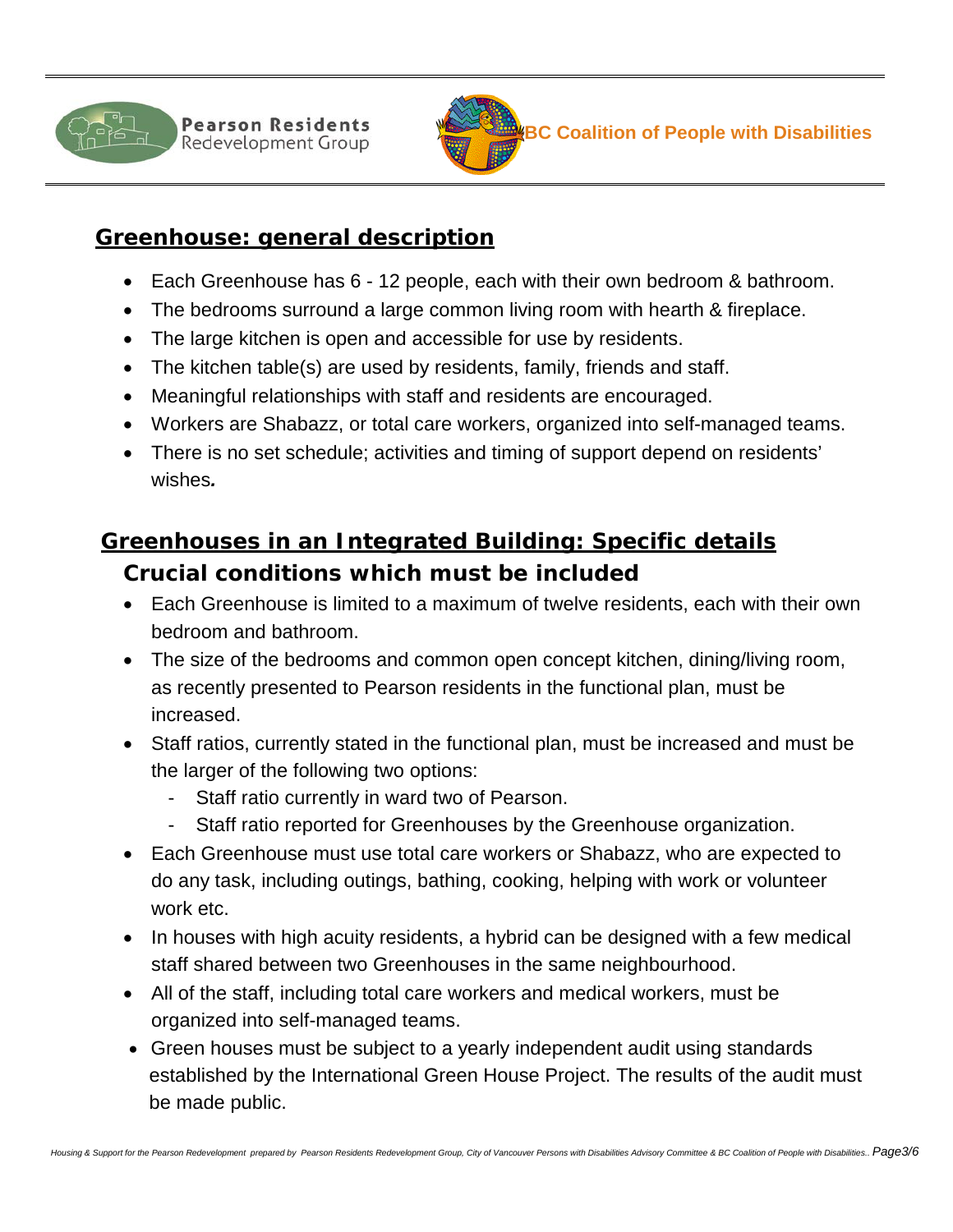



#### **Greenhouse: Crucial conditions which must be included, continued**

- People who live in each Greenhouse have choice of workers ie residents can choose who will work in their house, they can participate in hiring decisions, and they can say yes or no to any possible worker. Residents of each Greenhouse will also be involved in regular evaluations of staff.
- People can live in a Greenhouse only if they freely choose to do so when given choices that must include:
	- at least one individual independent community living choice (Option 1) and/or Option 2) with the same or greater amount of support, and
	- the small group living option (Option 3) with the same or greater amount of support.
- There is no set schedule; activities and timing of support depend on resident's wishes in collaboration with the other residents in the house; each person can choose when to get in or out of bed, when to take a bath or shower, when and what to eat, the activities of their daily life.
- All meals are cooked in the Greenhouse kitchen they are not cooked off-site.
- Persons living in the Greenhouse can perform or assist with any household duties if they choose to do so, including cooking, shopping etc.
- Building meaningful relationships with staff and residents are encouraged to create a strong and vibrant community.
- Residents, family, friends and workers eat at the common eating table(s). There should be several smaller tables that can be joined into one large table when desired.
- Pets are allowed.
- People can bring their own furniture.
- Each person's medications are in their own room or bedroom.
- Several Greenhouses can be built on one floor of a larger building and may share some broad services, but each individual Greenhouse must be self-sufficient for daily living activities and have designated staff to ensure continuity of care.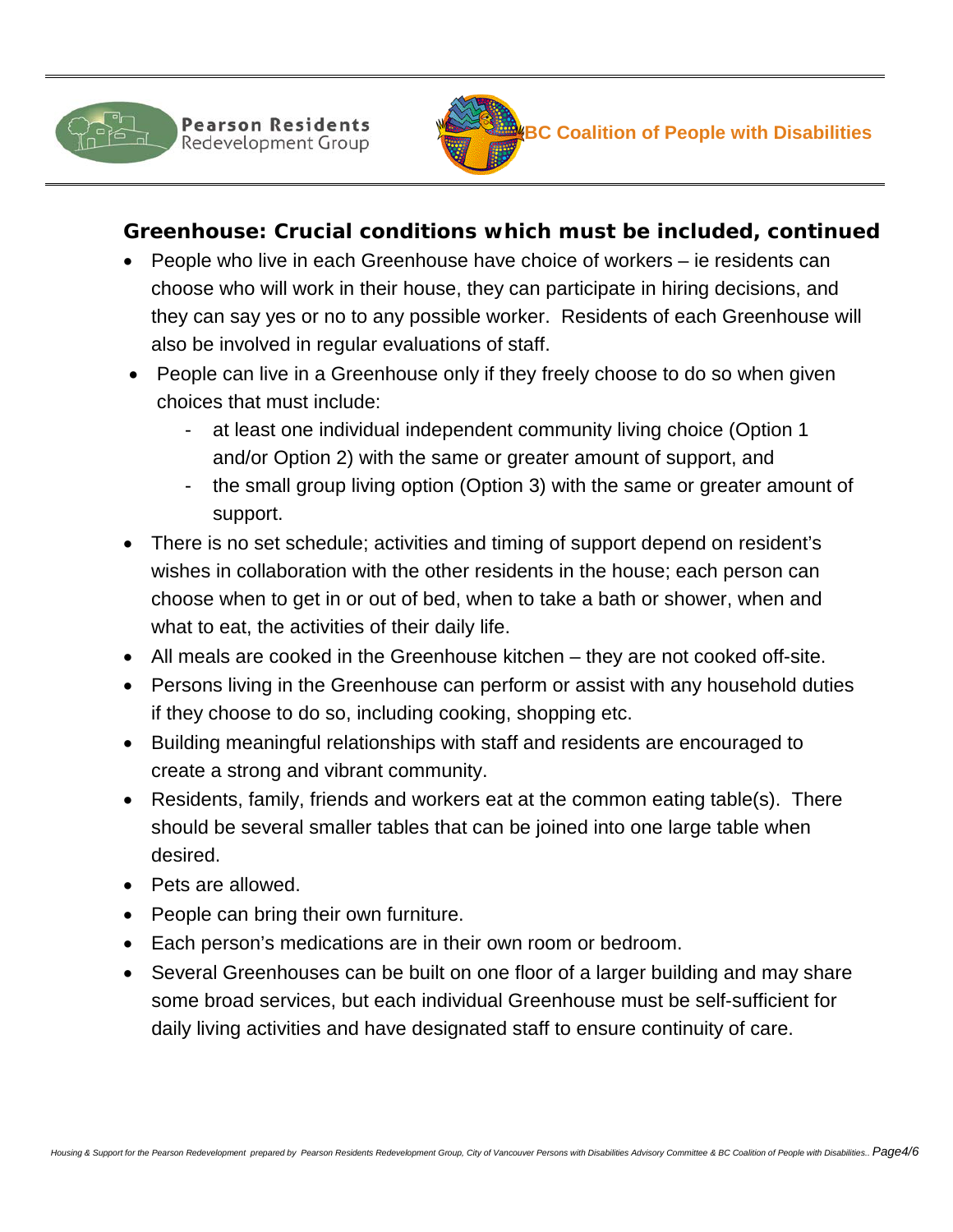



## **Principles for the Pearson Redevelopment**

- Separation of housing and support.
- Each person has a choice of all four housing options with viable levels of support.
- Every person has the right to choose their support worker(s), and every person has the right to delegate this responsibility to a designated person or group.
- Each person can choose to use the CISL program in any of the housing options except the Greenhouse option.
- Each person has an individualized support plan.
	- The individualized support plan is developed with the person; at least one advocate of the person's choice is involved in drawing up the plan. The advocate must be chosen by the person, and can be a CARMA representative or any individual chosen by the person.
	- The individual support plan must include support for all activities of a full life including personal care, housework, outings and recreation, support for volunteer and/or paid work.
	- The individualized support plans for current Pearson residents and projections provided by the BC Coalition of People with Disabilities for other persons with disabilities should be the basis for determining how many units are needed of each housing and support option. In other words, the number of Greenhouses that are built for persons with disabilities should depend on the personalized individual support plans of current Pearson residents. If many people want the Greenhouse model, then the number of these available should reflect that choice. If more people want other options, then the number of the other options should reflect that choice.
- Person-centered support must be included in all support models: support must include personal care, housework, outings & recreation, support for volunteer and paid work, support for all the activities of a full life.
- People must be given all four housing and support models to choose from, all with viable levels of support for that individual.